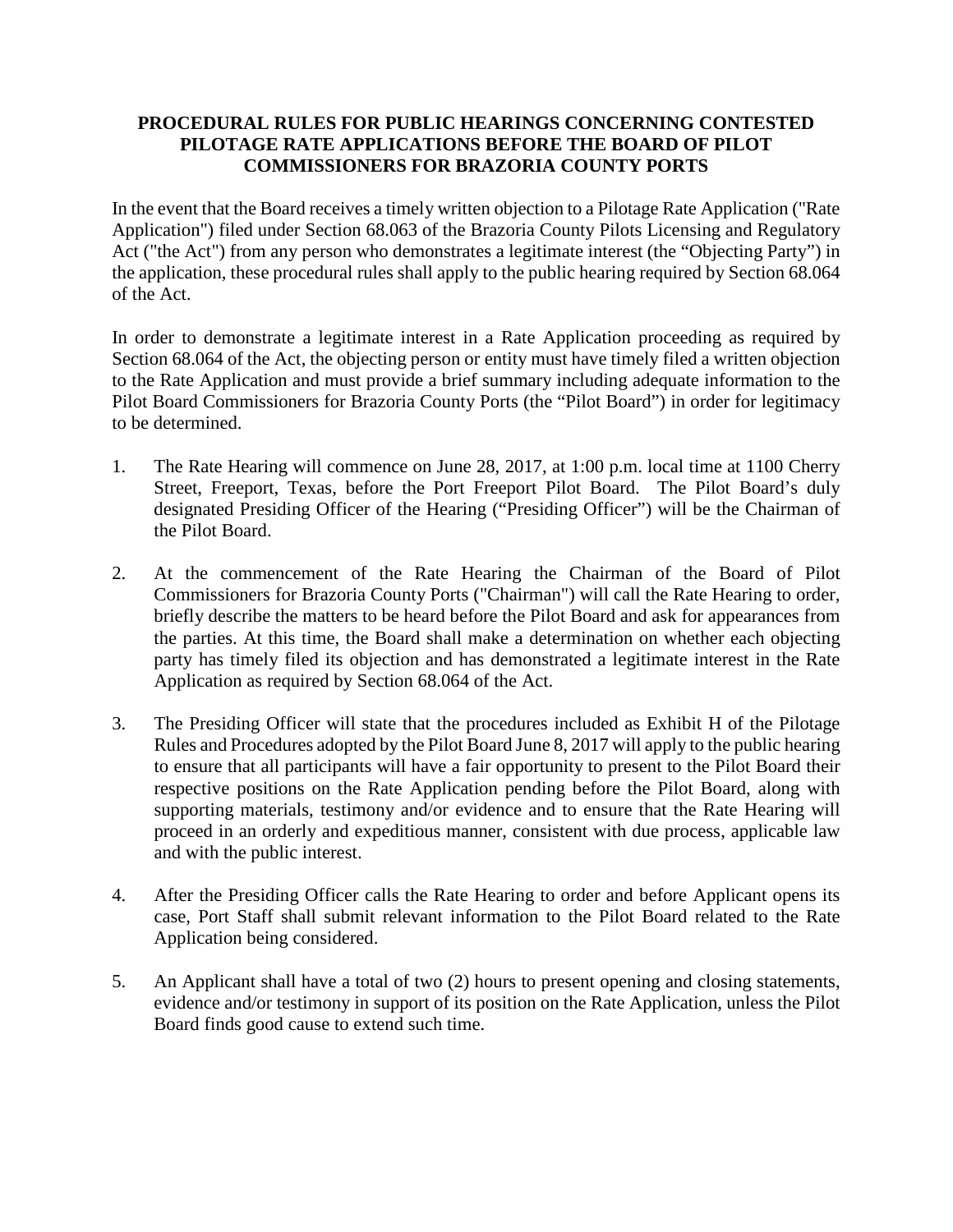- 6. The Objecting Parties collectively shall have a total of two (2) hours to present opening and closing statements, evidence and/or testimony in support of their respective positions on the Rate Application, unless the Pilot Board finds good cause to extend such time.
- 7. Applicant shall have the right to make the first opening statement and the last closing statement.
- 8. A duly licensed court reporter will transcribe the proceedings and will certify the official record of the proceedings; the Pilot Board will maintain the official transcript of the proceedings, along with exhibits that will be made part of the record; pursuant to Section 68.069 of the Act, the Pilot Board may assess the actual costs the board considers fair and just for reporting and stenographic services necessarily incurred in connection with the hearing against one or more of the Applicants and/or Objecting Parties.
- 9. All testimony will be under oath, with all witnesses sworn by the Chairman or duly licensed court reporter.
- 10. All evidence of a type commonly relied upon by reasonably prudent persons in the conduct of their own affairs shall be admissible in the hearing, whether or not such evidence would be admissible in a court of law in Texas; however, irrelevant, immaterial, harassing, abusive or unduly repetitive evidence shall be excluded. The Chairman will rule on any objections raised by the parties at the hearing and may confer with counsel for a recommendation with respect to any such objections.
- 11. Counsel for the respective Parties will have the right to cross-examine all testifying fact and expert witnesses, who are timely designated under paragraph thirteen (13) below, and who are called to testify by the opposing party; time expended in cross-examination by a party will be subtracted from that party's allocated hours to present evidence and/or testimony.
- 12. The Commissioners of the Pilot Board shall have the right to ask questions of any witness who may be called to testify by the Parties; the time consumed by the Commissioners' questions and the witness' answers will not count against the time allocated to the party who called the witness.
- 13. On or before *time*, (CDT), June 21, 2017, counsel for the Parties shall exchange: (*i*) their respective witness and exhibit lists and a copy of each exhibit for the Rate Hearing; and (*ii*) copies of all demonstrative exhibits or materials, including, but not limited to Power Point presentations, that they intend to use during the Rate Hearing, with copies of the foregoing items in (*i*) and (*ii*) above to counsel for the Pilot Board; to be considered timely filed, the respective witness and exhibit lists, exhibits and demonstrative materials of the Parties must be served upon the respective counsel for the Parties and for the Pilot Board on or before *time*, (CDT), June 21, 2017. To the extent that the respective witness lists include any designated expert witnesses, the designation must include a copy of a current CV for each designated expert witness and a copy of each expert witness' report in a form that generally complies with what is required in civil actions in Texas state courts; persons not listed in said witness lists and expert witnesses whose designations do not include current CVs and the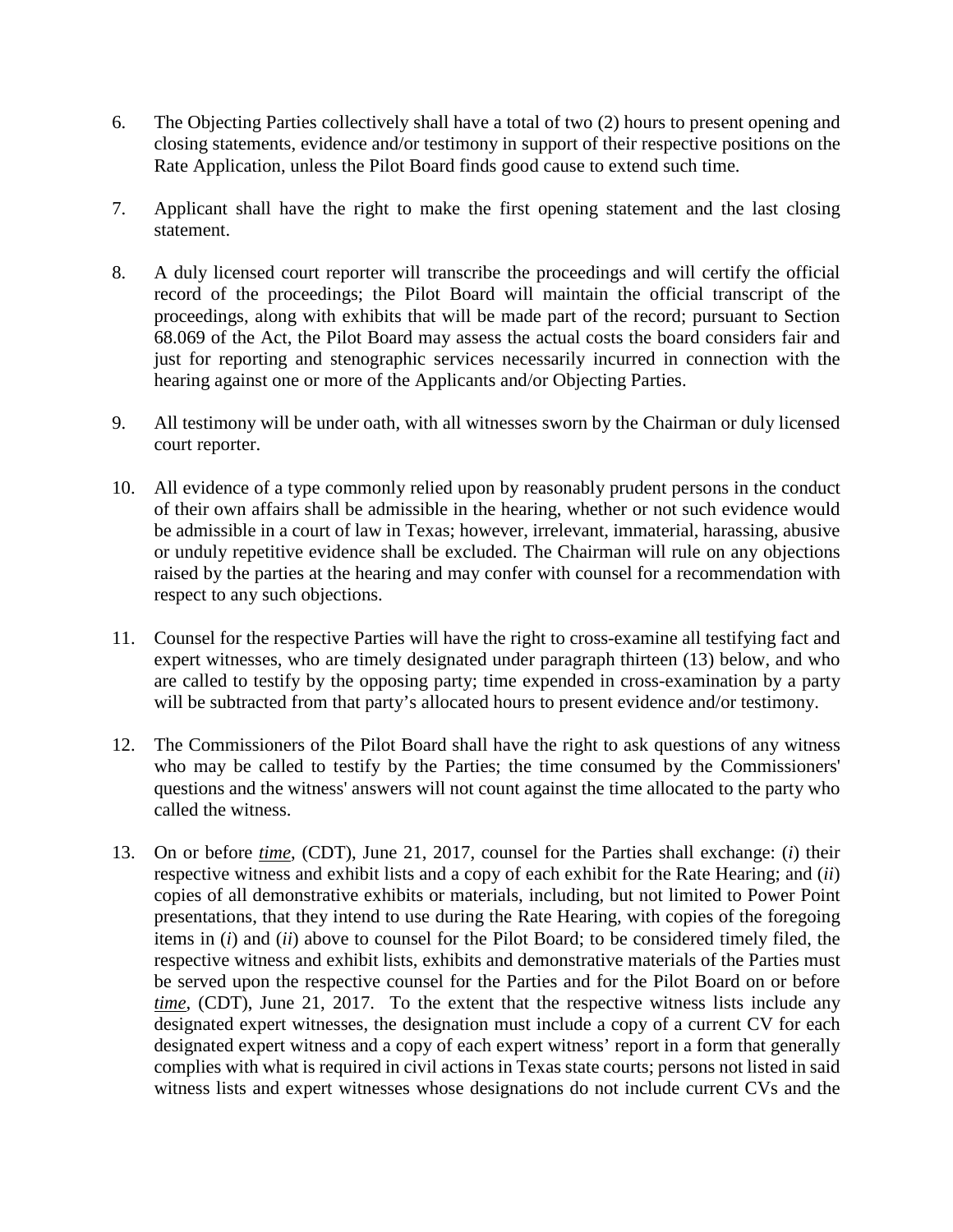expert's report(s) shall not be permitted to testify at the Rate Hearing as experts; exhibits not included in said exhibit list nor timely filed shall not be admitted into evidence at the Rate Hearing, without first obtaining leave from the Chairman. The Parties shall not be permitted to use during the Rate Hearing any demonstrative materials that are not timely filed.

- 14. On or before *time*, (CDT) June 26, 2017, counsel for the respective Parties shall exchange, with copies provided to counsel for the Pilot Board, any written objections they may have to any of the persons or exhibits listed in the witness and exhibit lists for the Rate Hearing submitted by the opposing party pursuant to paragraph twelve (12) above; to be considered timely filed, the respective written objections of the Parties must be served upon the respective counsel for the Parties and for the Pilot Board on or before 10:00 a.m., (CDT) June 26, 2017. The Chairman will rule on any said objections prior to the presentation of any evidence on the first day of the Rate Hearing.
- 15. If requested by the Pilot Board, Port Staff shall submit to the Pilot Board, with copies provided to counsel for the respective Parties and to counsel for the Pilot Board, any requested information relevant to the Rate Application.
- 16. No rebuttal testimony or evidence will be allowed during the Rate Hearing.
- 17. After the Parties have concluded their respective presentations of their evidence on the Rate Application, counsel for the Parties may present final summations to the Pilot Board, to the extent that the respective Parties have not exhausted the time allocated to each of them above.
- 18. At the conclusion of the final summations by counsel for the Parties, the Pilot Board will proceed to publicly deliberate the Rate Application. Thereafter, the Pilot Board shall grant, deny, or modify the Rate Application.
- 19. Pursuant to Texas Transportation Code section 68.067, in acting on the Rate Application, the Pilot Board shall consider:
	- a. Characteristics of vessels to be piloted;
	- b. Costs to pilots to provide the required pilot services;
	- c. The effect, including economic factors affecting the shipping industry in the area, that the granting, refusal, or modification of the application would have on Brazoria County ports and the persons residing in the board's jurisdiction;
	- d. An adequate and reasonable compensation for the pilots and a fair return on the equipment and vessels that the pilots employ in connection with pilot duties;
	- e. The relationship between the pilotage rates in Brazoria County ports and the rates applicable in other ports of this state;
	- f. The average number of hours spent by a pilot performing:
		- (1) Pilot services on board vessels;